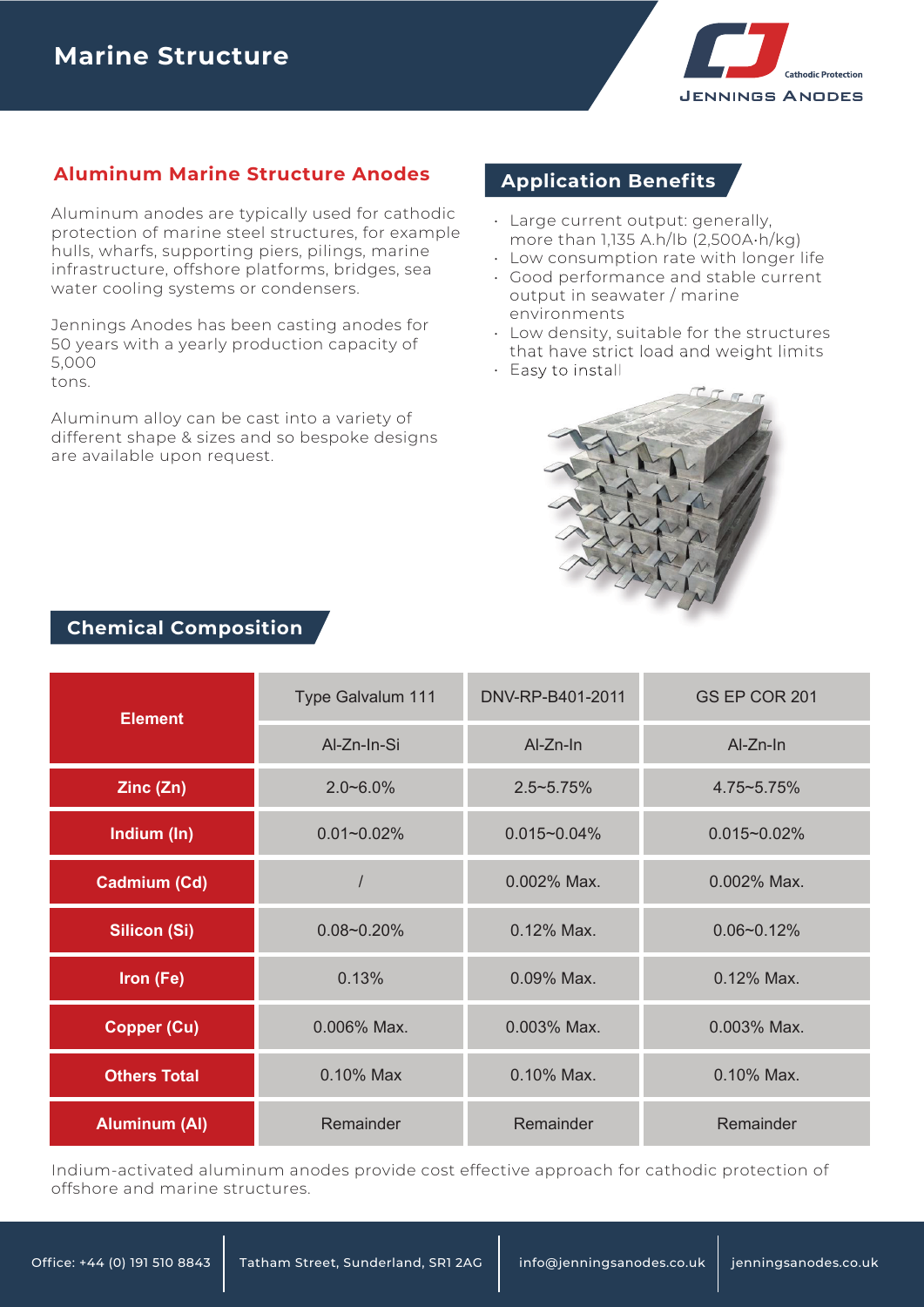

# **Electrochemical Properties**

| <b>Operating</b><br><b>Potential (-V)</b> | <b>Current Capacity</b>     | Consumption Rate Current Efficiency |          | <b>Solubility</b>       |
|-------------------------------------------|-----------------------------|-------------------------------------|----------|-------------------------|
| $1.05 - 1.10$                             | 1135A.h/lbs<br>(2500A.h/kg) | 7.6lbs/amp.yr                       | 90% Min. | <b>Solute Uniformly</b> |

Open / Close Circuit Potential is with respect to a Ag/Agcl Reference Electrode.

#### **Specification**

Slender anodes with stand-off support (Steel Pipe Core)



| <b>Anode Type</b> | <b>Weight</b>      |             | <b>Size</b>                               | <b>Steel Core Insert</b> |          |                                     |
|-------------------|--------------------|-------------|-------------------------------------------|--------------------------|----------|-------------------------------------|
|                   | <b>Anode</b>       | <b>Core</b> | La $\times$ (Wt + Wb) $\times$ H          | Dia.                     | Lc       | <b>Pipe</b><br><b>Specification</b> |
| JA - AL - MSF1    | 56.5lbs            | $10.5$ lbs  | $354" \times (59" + 67") \times 63"$      | 19.7"                    | 512"     | Thickness 0.2"                      |
|                   | (25.5kg)           | (5.0kg)     | $900 \times (150 + 170) \times 160$ cm    | (50cm)                   | (1300cm) | $(5mm)$ SCH80                       |
| $JA - AL - MSF2$  | 126lbs             | 14lbs       | $591" \times (67" + 79") \times 71"$      | 19.7"                    | 748"     | Thickness 0.2"                      |
|                   | (57kg)             | (6.5kg)     | $1500 \times (170 + 200) \times 180$ cm   | (50cm)                   | (1900cm) | $(5mm)$ SCH80                       |
| JA - AL - MSF3    | 181.5lbs           | 18.5lbs     | $630'' \times (78'' + 83'') \times 87''$  | 23.5"                    | 787"     | Thickness 0.2"                      |
|                   | (82kg)             | (8.5kg)     | $1600 \times (200 + 210) \times 220$ cm   | (60cm)                   | (2000cm) | $(5mm)$ SCH80                       |
| JA - AL - MSF4    | 289 <sub>lbs</sub> | 35.5lbs     | $905" \times (87" + 95") \times 91"$      | 35"                      | 1102"    | Thickness 0.2"                      |
|                   | (131kg)            | (16kg)      | $(2300 \times (220 + 240) \times 230$ cm) | (89cm)                   | (2800cm) | $(5mm)$ SCH80                       |

All weights and dimensions are nominal and subject to variation in material compositions and • Jennings Foundry tolerance.